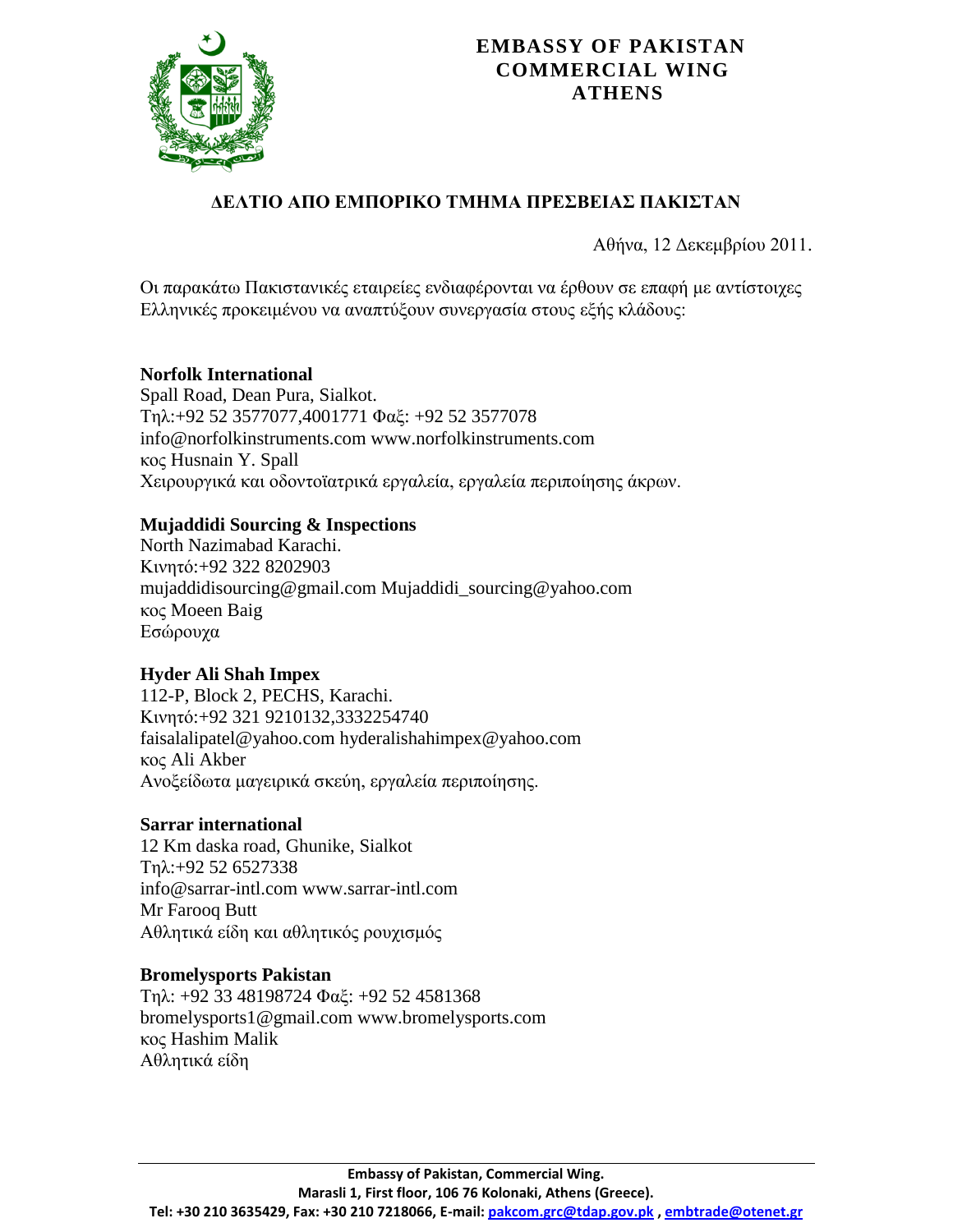

# **J R F Textile**

T.B. Hospital Road Office Nr 1787/5 Near Mira Floor Mills Dehli Gate Multan Τηλ:+92 61 4582440 Κινητό: +92 321 6336937 Φαξ: +92 61 4582447 waseem.jrftex@gmail.com [www.jrftextile.com](http://www.jrftextile.com/) κος Waseem Ahmad Υφάσματα και λευκά είδη

# **Faisal Fabrics Limited.**

1st km. Jaranwala Road, Khurrianwala, Faisalabad Τηλ:+92 41 4360097 Φαξ: +92 41 4361502 [info@faisalfabrics.com](mailto:info@faisalfabrics.com) http://www.faisalfabrics.com κος Salman Khan Υφάσματα και λευκά είδη

# **ANM Venture**

Karachi. Τηλ: +92 21 38324779 Κινητό: +92 323 2309430 adnan.atif@anmventure.com [ceo@anmventure.com](mailto:ceo@anmventure.com) www.anmventure.com Skype: adnan.atif Κος Adnan Atif Εμπορικός οίκος για όλα τα είδη και κυρίως για υφάσματα, χειρουργικά εργαλεία κά

# **Bike stars Leather Wear**

Pakki Kotli, Daska Road,51310 Sialkot. Τει:+92 52 3550098 Φαμ:+92 52 3559544 sahad.bikestars@gmail.com www.bike-stars.com κος Syed Sahad Δερμάτινα είδη και αξεσουάρ μοτοσυκλετιστών

# **Pak Corporation**

P.53 new grain market, Faisalabad. Tηλ: +92 41 263 5610 Φαξ: +92 41 261 4867 Κινητό: +92 300 764 1718, +92 321 515 1718 m.alam@pakricecorporation.com [www.pakricecorporation.com](http://www.pakricecorporation.com/) κος Muhammad Alam Ρύζι

# **Sports Generation**

Τηλ: +92 52 4596874, +92 52 4591200 Φαξ: +92 524 601477 info@sports-gen.com www.sports-gen.com κος Shah Zeb Asif Αθλητικά είδη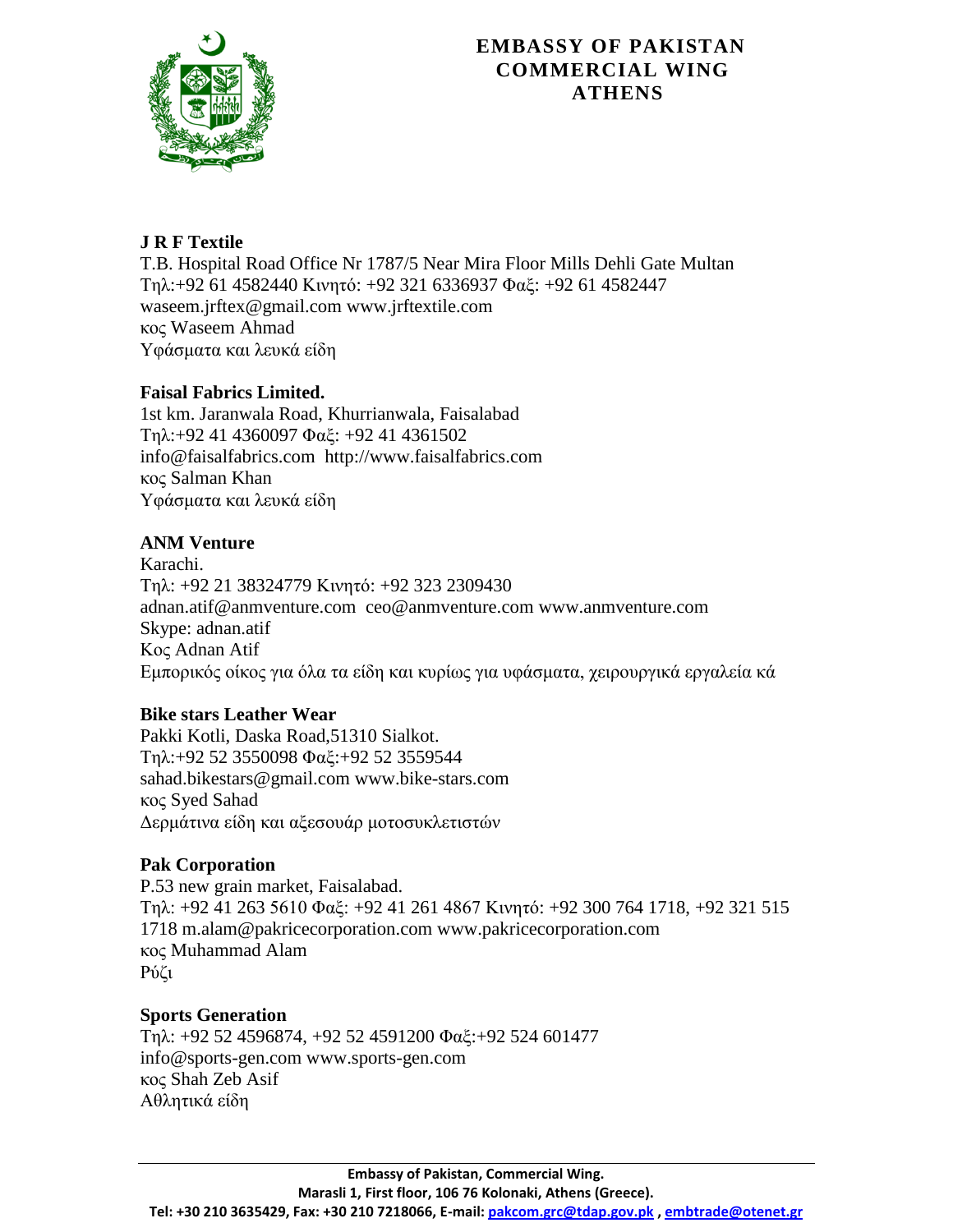

# **AA Engineering Pvt Limited**

Asghar Industrial estate, Plot 7-8, Kacha Jail Road, Kot Lakhapt, Lahore. Τει:+924265922321-24 Φαμ:+924235922325 Κηλεηό:+923008044336,+923218044336 aaenginneringworks786@gmail.com [aaflowmaticengineering@gmail.com](mailto:aaflowmaticengineering@gmail.com) aaengineeringpvtld@gmail.com [info@aaenggpvtld.com](mailto:info@aaenggpvtld.com) κος Ch. Amjad Ali Υδροηλεκτρικά έργα

### **Nisar Hameed Textiles (Private) Limited**

P-45, New Civil Lines, Iqbal Stadium, Faisalabad. Τει: +92418580415, 8580416 Φαμ:+92418580417, 8580418 nhtsaadatali@gmail.com κος Saadat Ali Υφάσματα

#### **AST (PVT) Limited**

2-C Saba Square Saba Commercial Street No.3, Phase 5, Extension Defence Housing Authority, Karachi. Τηλ:+922135840075,35342025 Φαξ:+922135850074 astpvtltd1@yahoo.com astpvtltd@gmail.com [www.astpvltd.com](http://www.astpvltd.com/) κος A.M. Akhtar Υφάσμτα, λευκά είδη

#### **Ifrah Associates**

L-16/A, 1st floor, Block 22, F.B. Industrial area, Karachi. Τει:+922136829883 Κηλεηό:+923008262823 [ets@cyber.net.pk](mailto:ets@cyber.net.pk) κος Arif Hussain Ελδηαθέξεηαη λα εηζάγεη 5000 MT "Continus Casting Steel Slap"

#### **IM CO Gloves**

Shahabpura, S.I. Estate P.O. 1392 Sialkot. Τει:+92523552062 Φαμ: +92523550073 Haji Riaz Saeed Γάντια, ενδύματα, ενδιαφέται να συμμετάσχει σε δημόσιο διαγωνισμό της ΔΕΗ.

#### **Zwan Impex**

Τει:+923006150771, 3002900318. Φαμ:+92526610600 info@zwanimpex.com [www.zwanimpex.com](http://www.zwanimpex.com/) κος Naeem Mughal Ιατρικά & χειρουργικά εργαλεία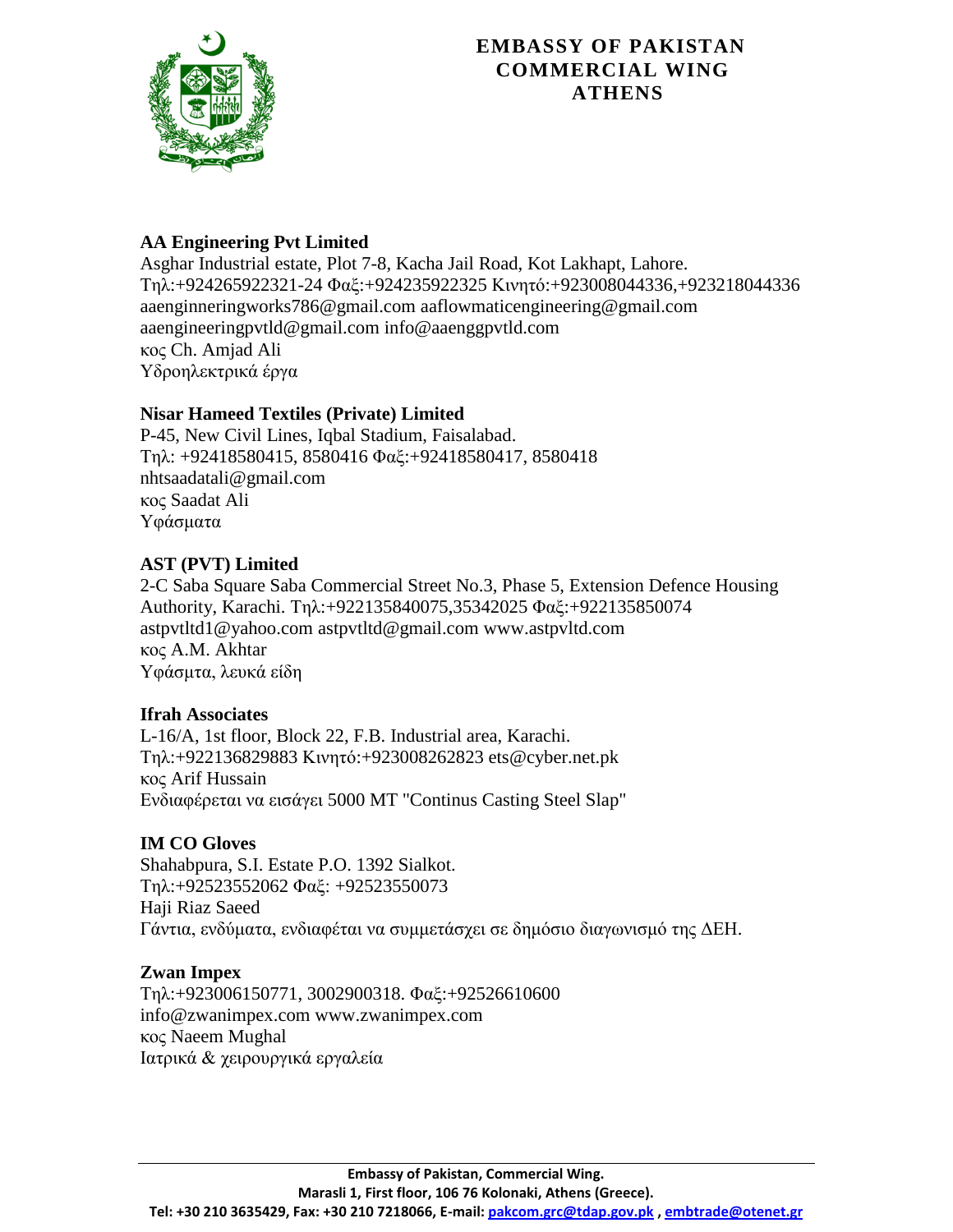

### **Fruit King International Trade Corporation**

8-38/13, Haji Gheibi Road, near Masque Shams Sahldara, Quetta. Τηλ:+92812666351 Φαξ:+92810211329 Κινητό:+923452066303 [fruitking662410@hotmail.com](mailto:fruitking662410@hotmail.com) Κος Haji Amanullah Khan Bareach Φρέσκα φρούτα και λαχανικά

#### **Shouqi Traders**

Sialkot. Τηλ:+92524591751 Φαξ:+92524596266 [shouqi@skt.comsats.net.pk](mailto:shouqi@skt.comsats.net.pk) Κος Mohammad Pura Μαγειρικά σκεύη. Αναζητά εκπρόσωπο στην Ελλάδα.

# **Mujaddidi Sourcing & Inspections**

North Nazimabad Karachi. Κηλεηό:+923228202903 mujaddidisourcing@gmail.com Mujaddidi\_sourcing@yahoo.com mujaddidi.en.ec21.com Moeen Baig Εσώρουχα

# **Cobija**

1st km Aminabad Road, 51310 Sialkot. Κηλεηό:+923338614998 info@cobija.biz abrar@cobija.biz www.cobija.biz Κος Abrar Είδη ένδυσης, υπόδησης μοτοσυκλετιστών

# **Mujahid Enterprises**

Muhammadi str H10, Model town, Sialkot. Κηλεηό: +923411410422, +923006164155 info@mujahident.com mujahident@gmail.com www.mujahident.com κος Zain Bin Qaiser Αθλητικά είδη

#### **Shaheen Group**

 $Tn\lambda$ : +92 21 32275616-7 Κινητό: +92 333 7987703 Φαξ:+922132275618 [rice@shaheengoc.com](mailto:rice@shaheengoc.com) [www.shaheengoc.com](http://www.shaheengoc.com/) κος Vinod Kumar Ρύζι